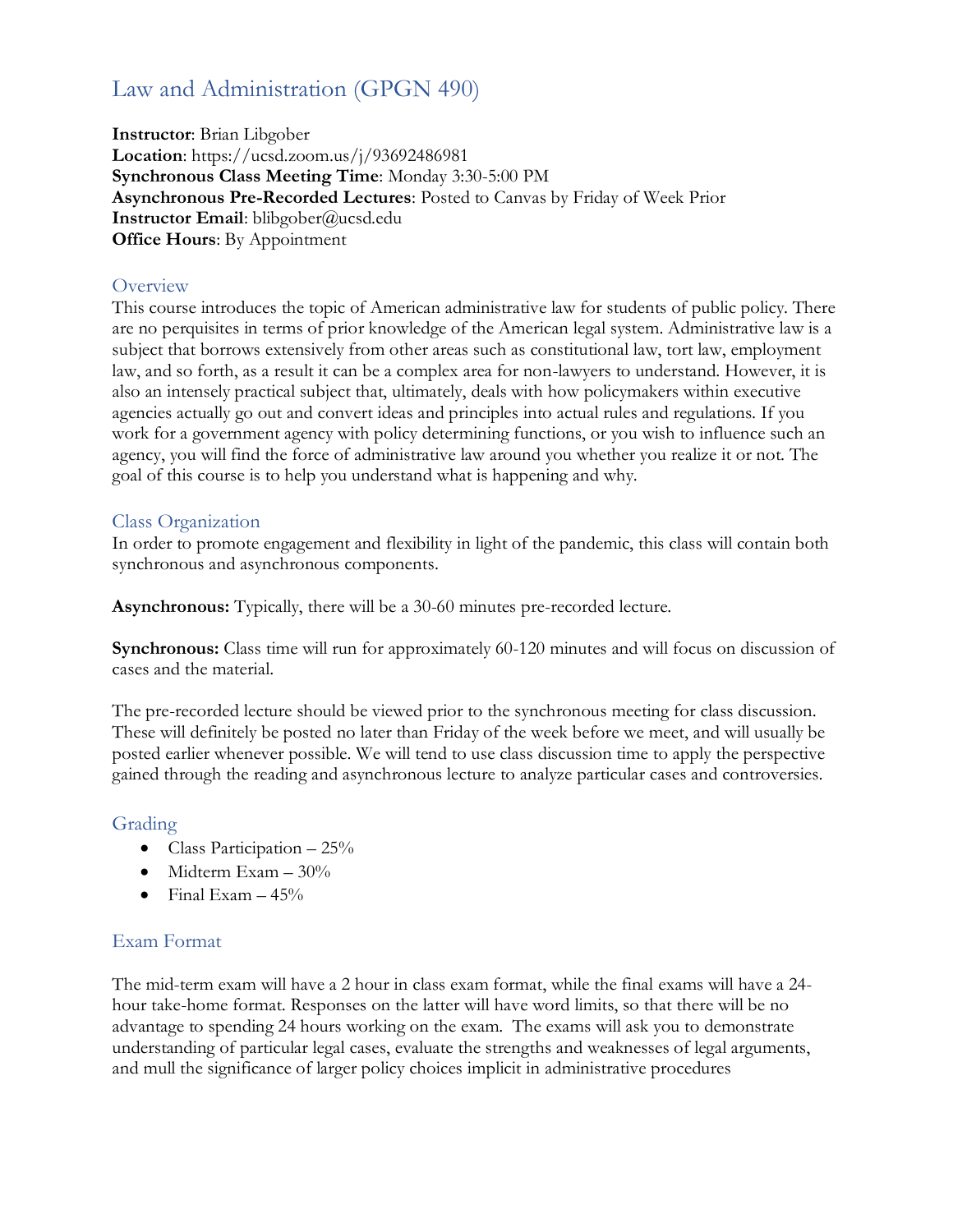# Law and Administration (GPGN 490)

# Course Materials

- Textbook: Kenneth Warren, *Administrative Law in the Political System*: *Law, Politics, and*  Regulatory Policy, 6<sup>th</sup> Edition (2020).
- Occasionally will swap textbook cases for others.

# Academic Integrity

Plagiarism and other forms of cheating or dishonesty will face zero-tolerance, which in particular means that I will report all cases to UCSD's office of academic integrity. Students are encouraged to read and give feedback on each other's work. You must appropriate recognize and cite all sources for your work. Please get in touch with me if it is not clear how to do so. For further information on academic integrity and what constitutes plagiarism, please consult [https://academicintegrity.ucsd.edu](https://academicintegrity.ucsd.edu/)

# Class Schedule

Week 1 – *Introducing Administrative Law* – March 29, 2021

- Warren Chapter 1 (excluding the case).
- *Environmental Defense Fund v. Environmental Protection Agency*, No. 21-03, 2021 WL 270246 (D. Mont. Jan. 27, 2021) (concerns Trump-era rule governing use of science by EPA).

# Week 2 – *The Growth of Regulation* – April 5, 2021

• Warren Chapter 2

# Week 3 – *Administrative Accountability to Legislatures* – April 12, 2021

- Warren Chapter 3
- *INS v. Chadha*, 462 US 919 (1983) (concerns the constitutionality of a one-house legislative veto).

# Week 4 – *Administrative Independence* – April 19, 2021

- Warren Chapter 4
- *Seila Law LLC v. Consumer Financial Protection Bureau,* 140 S. Ct. 2183 (2020) (recent case involving the removal protections of the head of the CFPB).

# Week 5 – *Rulemaking* – April 26, 2021

• Warren Chapter 5

#### Week 6 – *Midterm* – May 3, 2021

• Asynchronous lecture this week will also be a review session. Students are invited to attend. I will begin the lecture by reviewing the material. I will stay as long as necessary to answer student questions. The session will be recorded and placed online for all students to see. Questions may also be submitted in advance by those who cannot attend.

# Week 7 – *Administrative Hearings* – May 10, 2021

• Warren Chapter 6